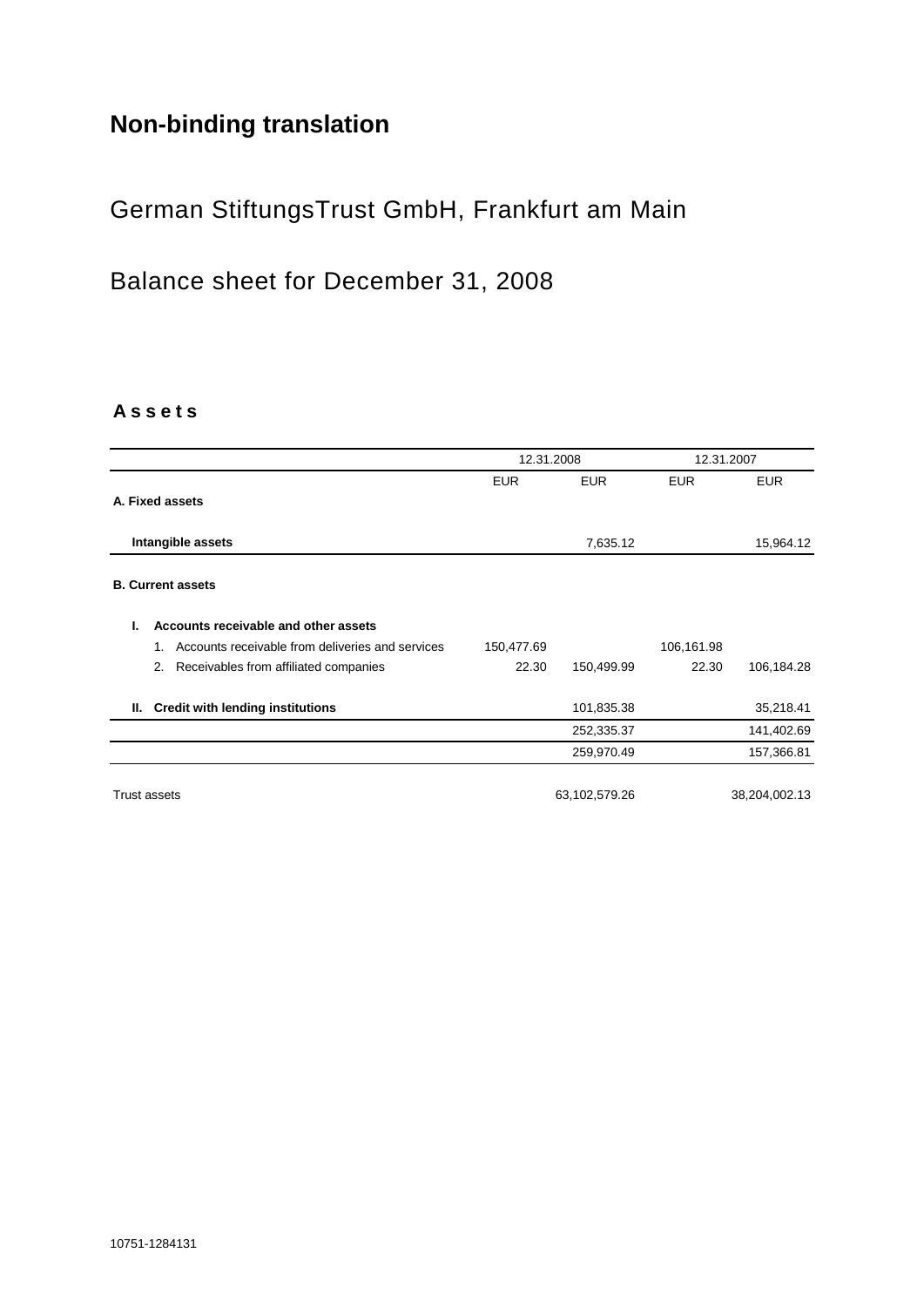### **L i a b i l i t i e s**

|                                                    | 12.31.2008 | 12.31.2007 |
|----------------------------------------------------|------------|------------|
|                                                    | <b>EUR</b> | <b>EUR</b> |
| A. Equity capital                                  |            |            |
| <b>Subscribed capital</b><br>ı.                    | 25,000.00  | 25,000.00  |
| Ш.<br><b>Revenue reserves</b>                      | 1,864.53   | 1,864.53   |
|                                                    | 26,864.53  | 26,864.53  |
| <b>B. Provisions</b>                               |            |            |
| Other provisions                                   | 5,675.80   | 6,697.00   |
| <b>C. Liabilities</b>                              |            |            |
| Liabilities relating to affiliated companies<br>1. | 222,912.45 | 123,805.28 |
| Other liabilities<br>2.                            | 4,517.71   | 0.00       |
|                                                    | 227,430.16 | 123,805.28 |
|                                                    | 259,970.49 | 157,366.81 |
|                                                    |            |            |

Trust assets 63,102,579.26 38,204,002.13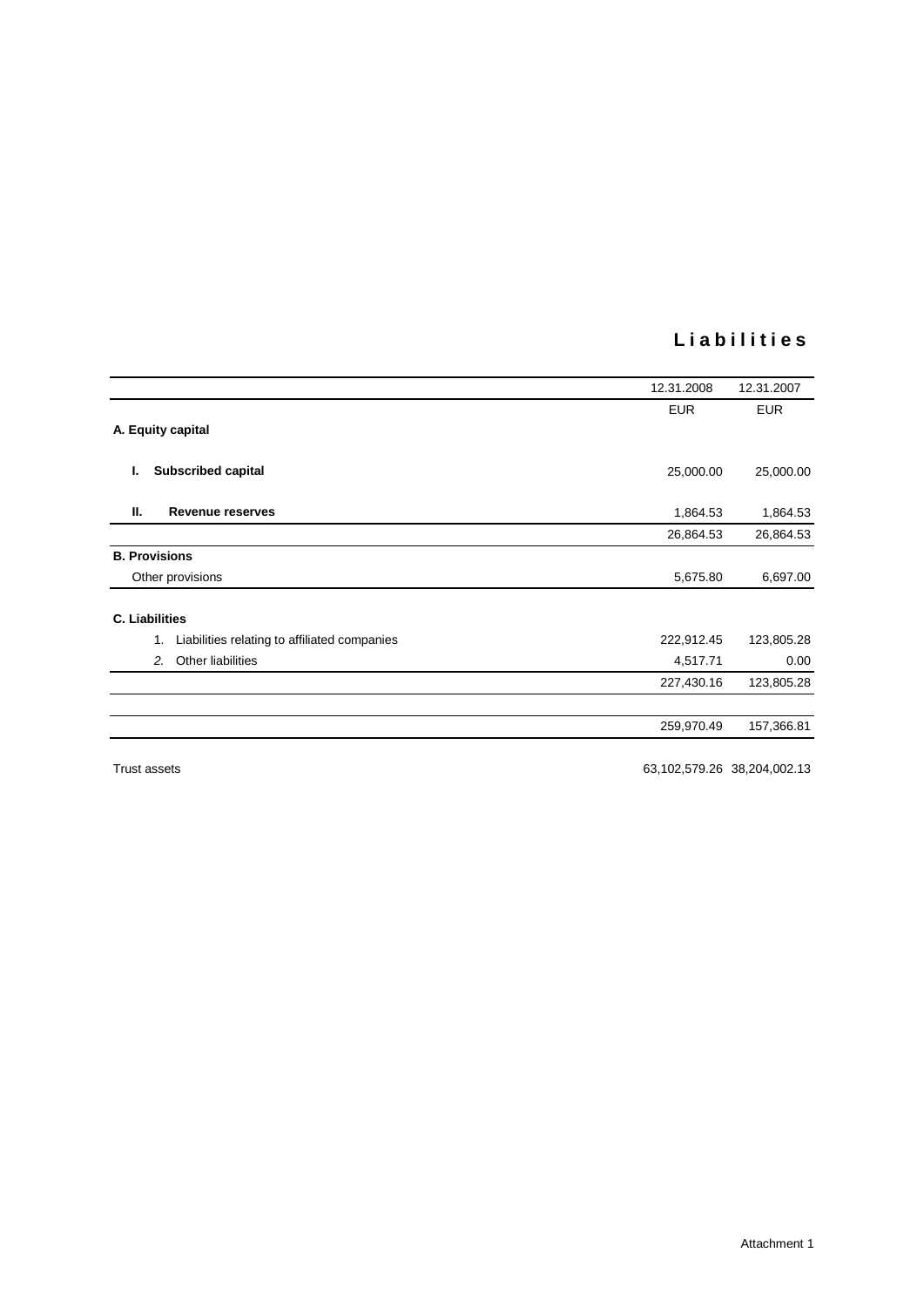# German StiftungsTrust GmbH, Frankfurt am Main

## Income statement for the period from January 1 to December 31, 2008

|    |                                                        | 2008       | 2007       |
|----|--------------------------------------------------------|------------|------------|
|    |                                                        | <b>EUR</b> | <b>EUR</b> |
|    |                                                        |            |            |
|    | Sales revenue                                          | 397,183.69 | 323,173.44 |
| 2. | Depreciation of intangible assets of capital assets    | 8,329.00   | 8,329.00   |
| 3. | Other operating expenditures                           | 203,156.82 | 217,677.41 |
|    | 4. Other interest and similar revenues                 | 292.54     | 143.50     |
|    | 5. Results of ordinary business activities             | 185,990.41 | 97,310.53  |
| 6. | Transferred profit based on profit-transfer agreements | 185.990.41 | 97,310.53  |
| 7. | Annual profit                                          | 0.00       | 0.00       |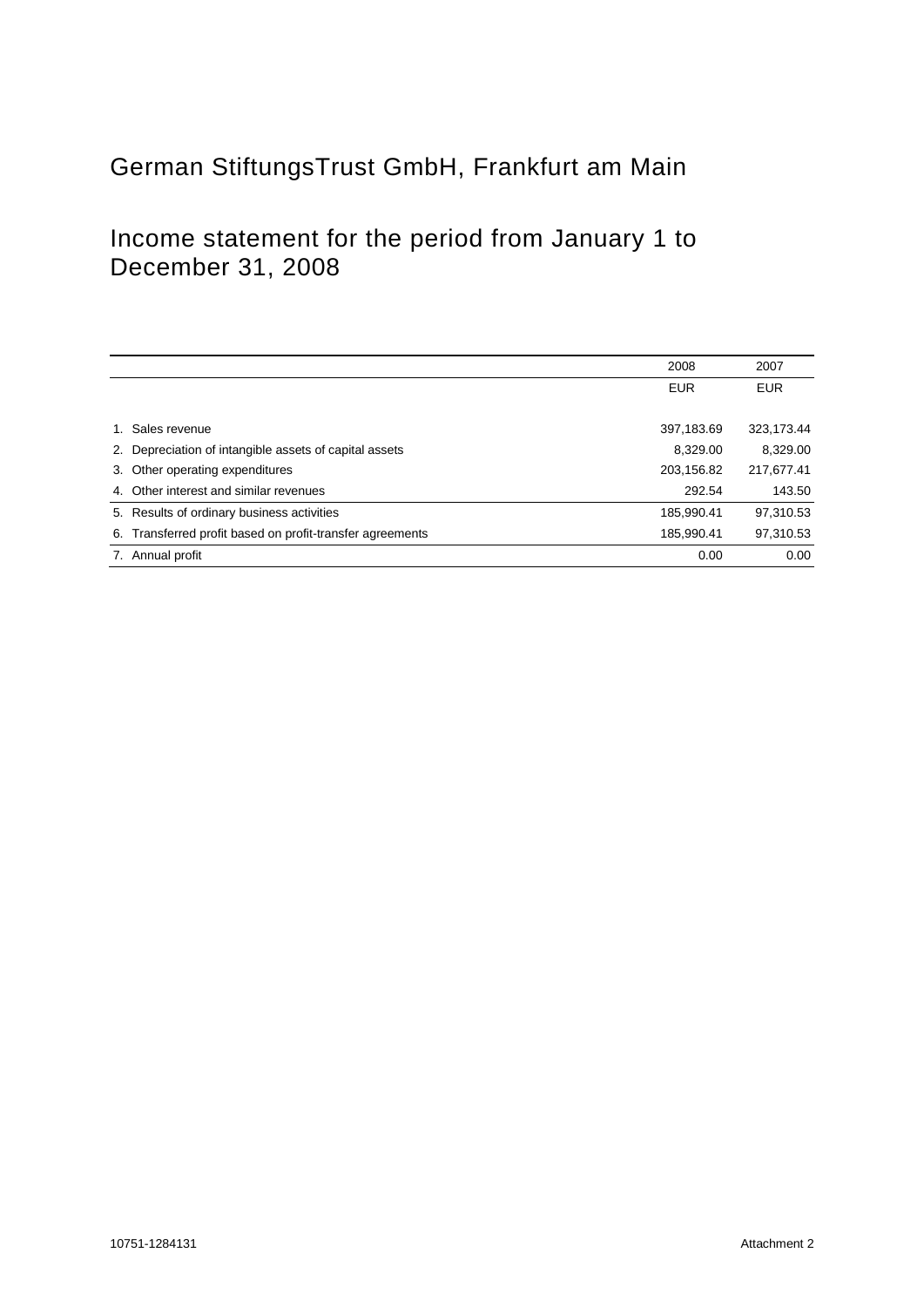# German StiftungsTrust GmbH, Frankfurt am Main Appendix for the financial year 2008

### **General Information**

The year-end results were structured on the basic financial reporting standards of the HGB [German Commercial Code]. Because of trust assets administration, this is stated separately under the financial statement. Furthermore, single line items from the annual financial statement are itemized and explained in the corresponding clauses of these notes.

The total expenditure format is applied to the income statement.

The company is a small corporation in the sense of § 267 Para. 1 HGB [German Commercial Code].

### **Balance sheet and evaluation methods**

The intangible assets are evaluated with continued acquisition costs. The depreciation results from a linear pro rata temporis basis.

The approach of the accounts receivable and other assets take place at their nominal amounts.

For the assessment of other provisions all identifiable risks as well as unknown liabilities are measured and bear sufficient calculation. The provisions are established at their level because of sound commercial judgment.

Accounts payable are liabilities with their respective repayable amounts. You have up to one year for residual maturities.

#### **Fixed assets**

The assets of the fixed assets include the website acquired during the 2006 financial year. The compilation of an assets analysis is waived per § 274a No. 1 HGB [German Commercial Code].

#### **Receivables**

Receivables from the foundation administration agency are shown in the amount of 150 TEUR (previous year 106 TEUR).

#### **Credit with lending institutions**

This involves the current balance at Deutsche Bank AG (shareholders) in the amount of 102 TEUR.

#### **Equity capital**

The fully paid share capital amounts to 25 TEUR.

#### **Provisions**

Transaction and auditing costs as well as outstanding invoices are included in the other provisions.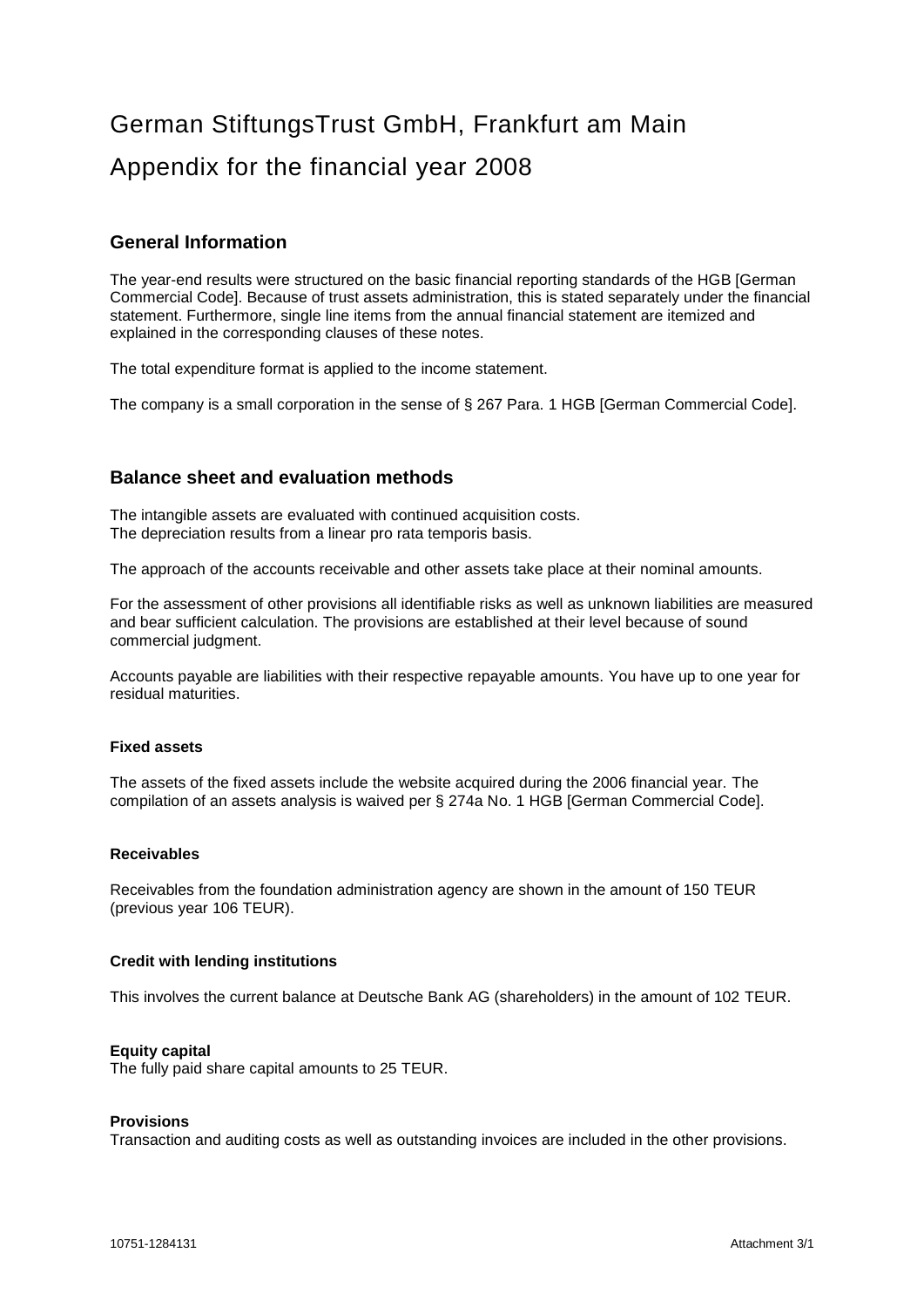#### **Liabilities**

Accounts payable to associated companies (shareholders) are indicated, pertaining to the sales tax payable in the amount of 37 TEUR as well as 186 TEUR from the profit and loss transfer agreement with Deutsche Bank AG.

#### **Sales revenue**

Management fees in the amount of 206 TEUR are indicated for the task as trustee of the dependent trusts as well as 191 TEUR commission income.

#### **Other operating expenditures**

The other operating expenditures primarily include accounts and audit costs as well as a value adjustment on claims in the amount of 146 TEUR and a processing fee of 44 TEUR.

#### **Based on profit and loss transfer agreement (EAV) transferred profit**

Net profit from the 2008 business year in the amount of 186 TEUR is paid per a profit-transfer agreement from November 18, 2002, to Deutsche Bank AG.

#### **Other Information**

#### **Bodies of the company**

Bodies of the company are the directors, the board of managers as well as a board of trustees.

#### **Board of managers**

The following were introduced as directors in the year under report:

Mr. Stephan George, qualified economist (until 12.31.2008)

Mr. Henning Kley, Attorney

Mr. Jörg Ultsch, Attorney (from 4.1.2009)

The managing directors represent the business along with another managing director or a procurer. The business is represented by a managing director if he or she is the only managing director or if the shareholders have empowered him or her as the sole power of representation.

#### **Board of Trustees**

Members of the Board of Trustees are:

Mr. Wolfgang Hempler

Mr. Axel Benkner

Mr. Hanspeter Daragan, PhD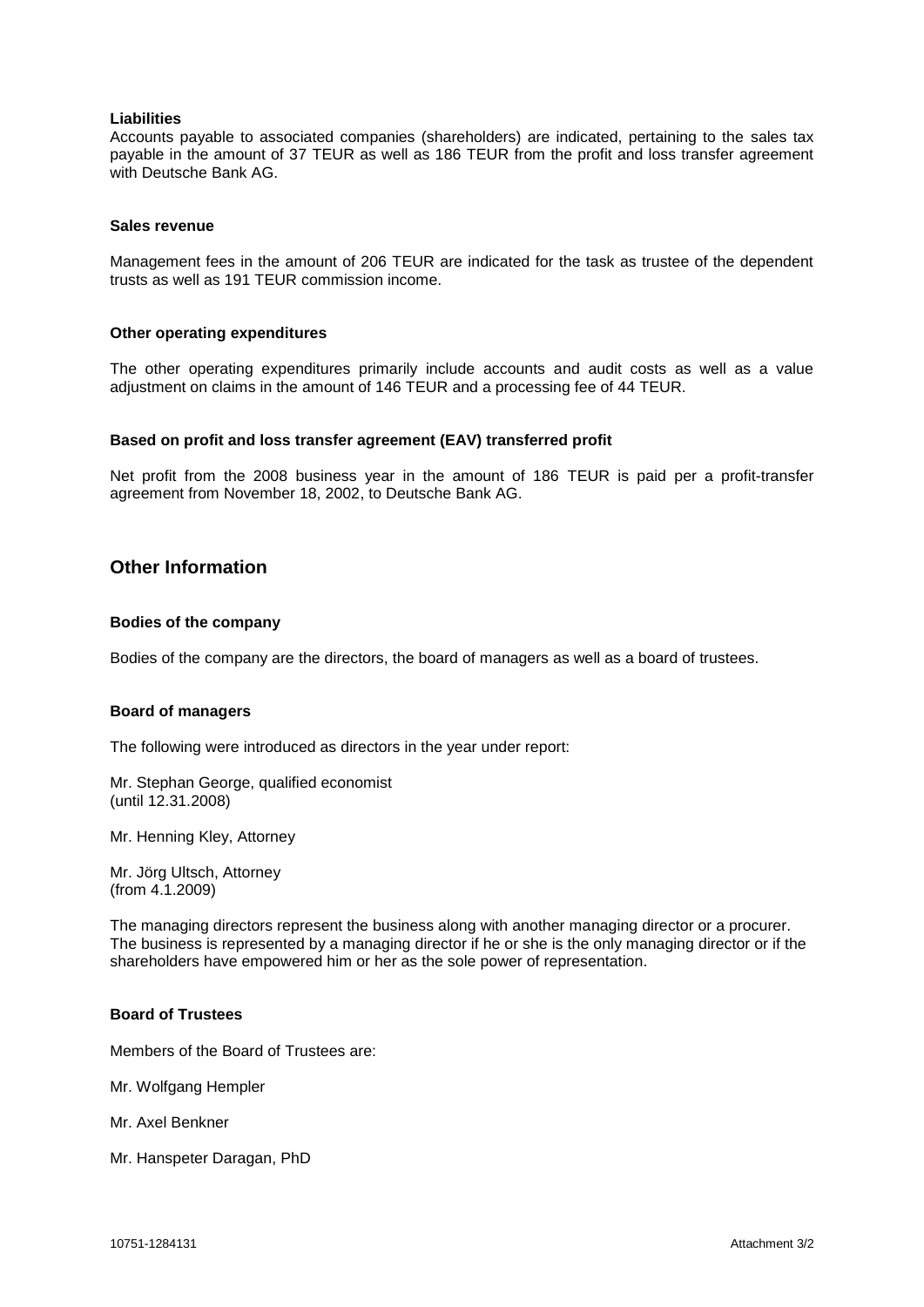Mr. Hilmar Kopper

Mr. Thomas Wachtei

Mr. Werner Jacob

The task of the board of trustees is to advise the board of management, especially with regard to the implementation of purpose that arises from the respective regions dependent trusts, as well as the approval of investment guidelines issued by the business for the trust assets.

#### **Affiliated companies**

Since November 18, 2002, a profit transfer agreement exists with the Deutsche Bank Trust Aktiengesellschaft Private Banking that is retroactive to January 1, 2002, and through a merger of the Deutsche Bank Trust Aktiengesellschaft Private Banking with Deutsche Bank AG effective on July 1, 2003, was migrated to Deutsche Bank AG.

#### **Group Affiliation**

The parent company is Deutsche Bank AG, Frankfurt am Main. The consolidated financial statements will be published in the electronic Bundesanzeiger (Federal Gazette).

Frankfurt am Main, December 3, 2009

(Board of managers)